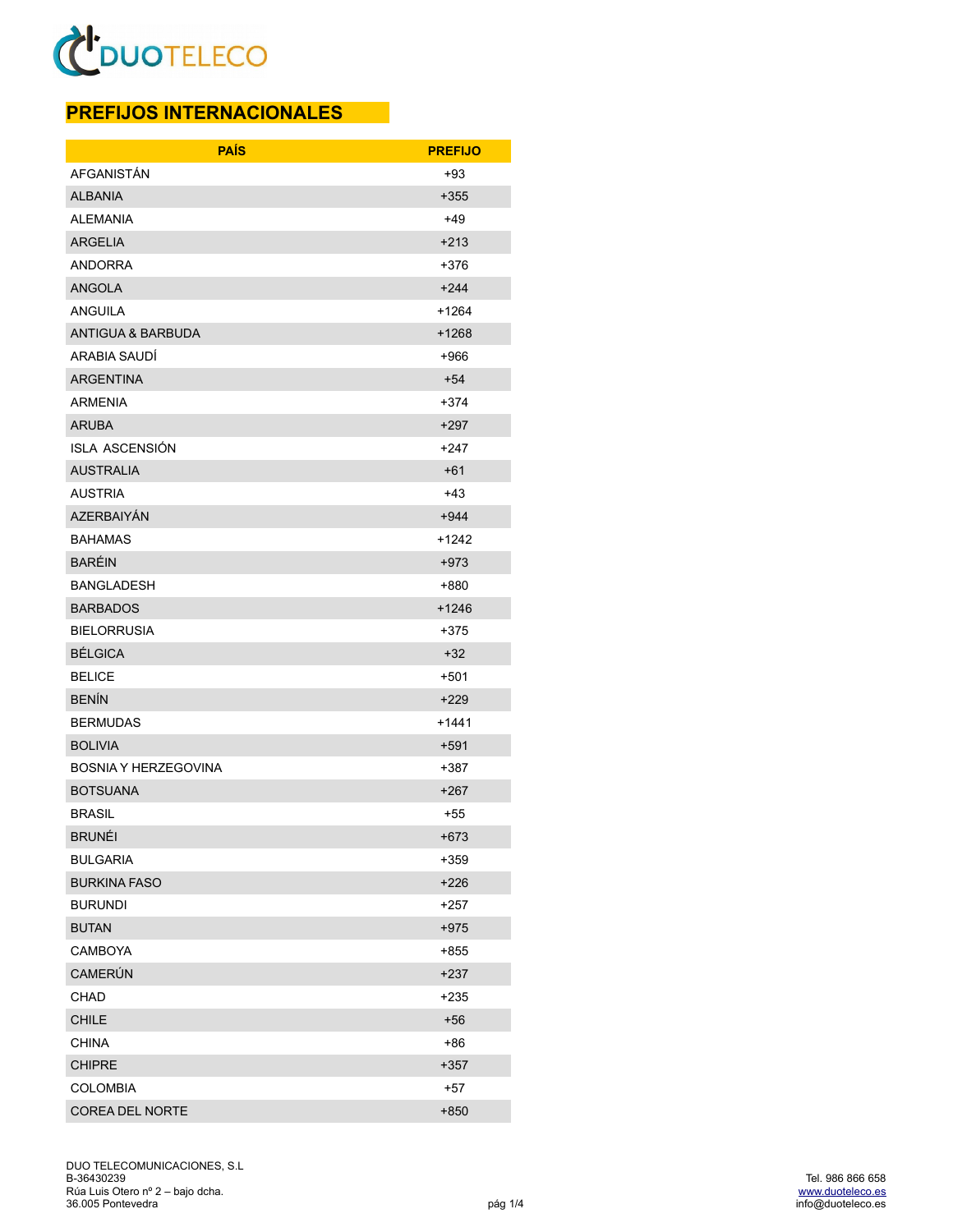| <b>COREA DEL SUR</b>             | +82     |
|----------------------------------|---------|
| <b>COSTA DE MARFIL</b>           | $+225$  |
| <b>COSTA RICA</b>                | +506    |
| <b>CROACIA</b>                   | +385    |
| <b>CUBA</b>                      | +53     |
| DIEGO GARCÍA                     | $+246$  |
| <b>DINAMARCA</b>                 | +45     |
| <b>DOMINICA</b>                  | $+1767$ |
| <b>ECUADOR</b>                   | $+593$  |
| <b>EGIPTO</b>                    | $+20$   |
| EL SALVADOR                      | +503    |
| <b>EMIRATOS ÁRABES UNIDOS</b>    | $+971$  |
| <b>ERITREA</b>                   | +291    |
| <b>ESLOVAQUIA</b>                | $+421$  |
| <b>ESLOVENIA</b>                 | +386    |
| <b>ESPAÑA</b>                    | $+34$   |
| <b>ESTONIA</b>                   | +372    |
| <b>ETIOPÍA</b>                   | $+251$  |
| <b>FILIPINAS</b>                 | $+63$   |
| <b>FINLANDIA</b>                 | $+358$  |
| <b>FRANCIA</b>                   | +33     |
| <b>GABÓN</b>                     | $+241$  |
| <b>GAMBIA</b>                    | +220    |
| <b>GEORGIA</b>                   | $+995$  |
| GHANA                            | +233    |
| <b>GIBRALTAR</b>                 | $+350$  |
| <b>GRANADA</b>                   | +1473   |
| <b>GRECIA</b>                    | $+30$   |
| <b>GROENLANDIA</b>               | +299    |
| <b>ISLAS FEROE</b>               | $+298$  |
| ISLAS FIYI                       | +679    |
| <b>ISLAS MARIANA</b>             | +1670   |
| <b>ISLAS MARSHALL</b>            | +692    |
| <b>ISLAS NORFOLK</b>             | $+6723$ |
| <b>ISLAS SALOMÓN</b>             | $+677$  |
| <b>ISLAS VÍRGENES BRITÁNICAS</b> | +1284   |
| <b>ISRAEL</b>                    | +972    |
| <b>ITALIA</b>                    | $+39$   |
| <b>JAMAICA</b>                   | +1876   |
| <b>JAPÓN</b>                     | $+81$   |
| <b>JORDANIA</b>                  | +962    |
| <b>KAZAJISTÁN</b>                | $+7$    |
| <b>KENIA</b>                     | $+254$  |
| <b>KIRGUISTÁN</b>                | +996    |
| <b>KIRIBATI</b>                  | $+686$  |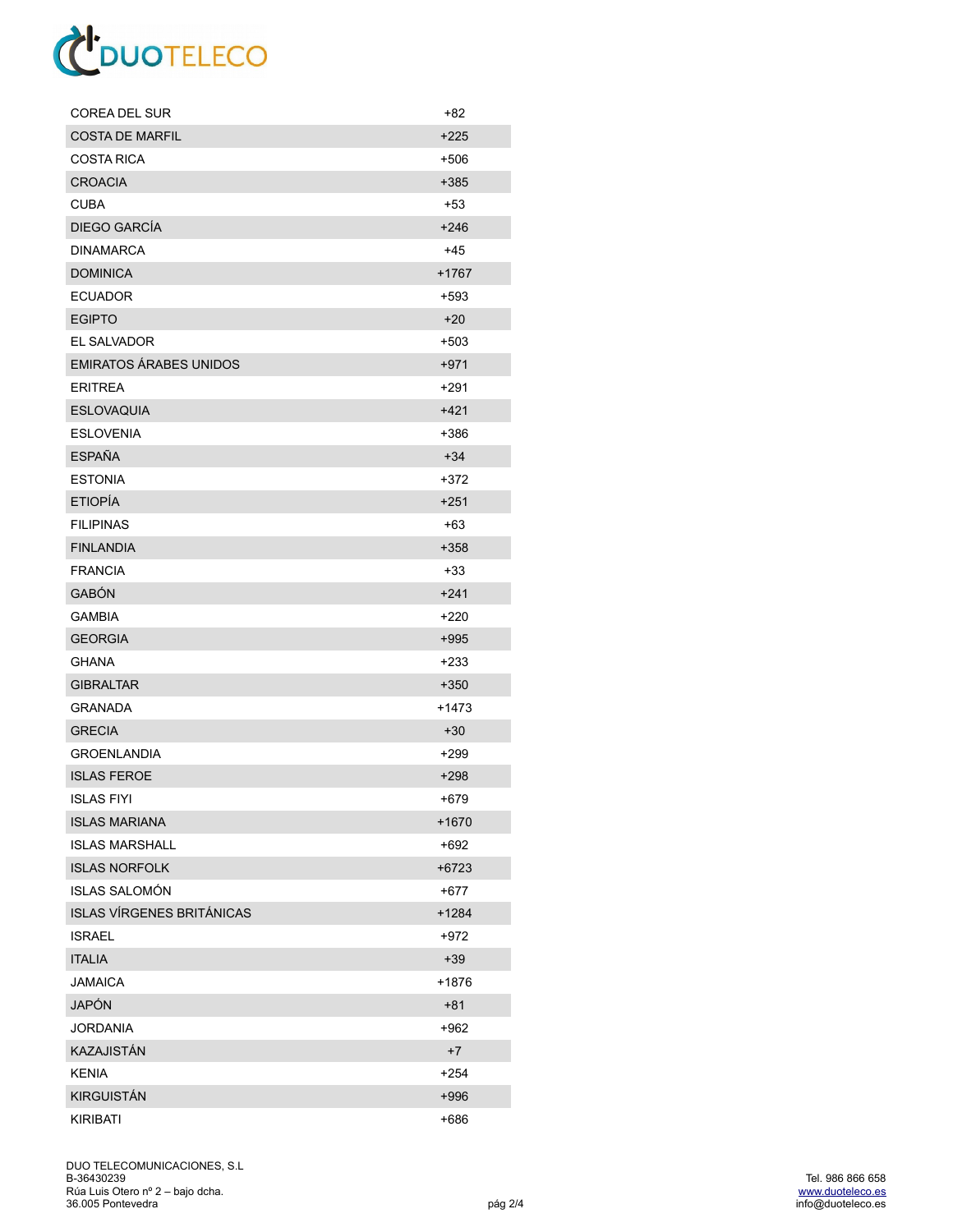| KUWAIT                          | $+965$       |
|---------------------------------|--------------|
| LAOS                            | +856         |
| LÍBANO                          | $+961$       |
| <b>LESOTO</b>                   | +266         |
| <b>LETONIA</b>                  | $+371$       |
| <b>LIBERIA</b>                  | +231         |
| <b>LIBIA</b>                    | $+218$       |
| <b>LIECHTENSTEIN</b>            | +423         |
| <b>NAURU</b>                    | $+674$       |
| <b>NEPAL</b>                    | +977         |
| SAN CRISTÓBAL Y NIEVES          | +1869        |
| <b>NICARAGUA</b>                | +505         |
| <b>NÍGER</b>                    | +227         |
| <b>NIGERIA</b>                  | $+234$       |
| <b>NIUE</b>                     | $+683$       |
| <b>NORUEGA</b>                  | +47          |
| NUEVA CALEDONIA                 | $+687$       |
| NUEVA ZELANDA                   | +64          |
| OMÁN                            | +968         |
| <b>PAKISTÁN</b>                 | $+92$        |
| <b>PALAOS</b>                   | +680         |
| <b>PALESTINA</b>                | +970         |
| <b>PANAMÁ</b>                   | $+507$       |
| PAPÚA NUEVA GUINEA              | +675         |
| <b>PARAGUAY</b>                 | +595         |
| PERÚ                            | +51          |
| POLINESIA FRANCESA              | +689         |
| <b>POLONIA</b>                  | +48          |
| <b>PORTUGAL</b>                 | $+351$       |
| <b>OATAR</b>                    | +974         |
| <b>REINO UNIDO</b>              | $+44$        |
| REPÚBLICA CENTROAFRICANA        | 236          |
| REPÚBLICA DEL CONGO             | $+242$       |
| REPÚBLICA DEMOCRÁTICA DEL CONGO | +243         |
| REPÚBLICA CHECA                 | $+420$       |
| REP. DOMINICANA                 | +1809, +1849 |
| <b>RUANDA</b>                   | +250         |
| <b>RUMANÍA</b>                  | +40          |
| <b>RUSIA</b>                    | $+7$         |
| SAMOA                           | +685         |
| <b>SAN MARINO</b>               | +378         |
| SANTO TOMÉ Y PRÍNCIPE           | $+239$       |
| <b>SENEGAL</b>                  | +221         |
| <b>SERBIA</b>                   | $+381$       |
| <b>SEYCHELLES</b>               | $+248$       |